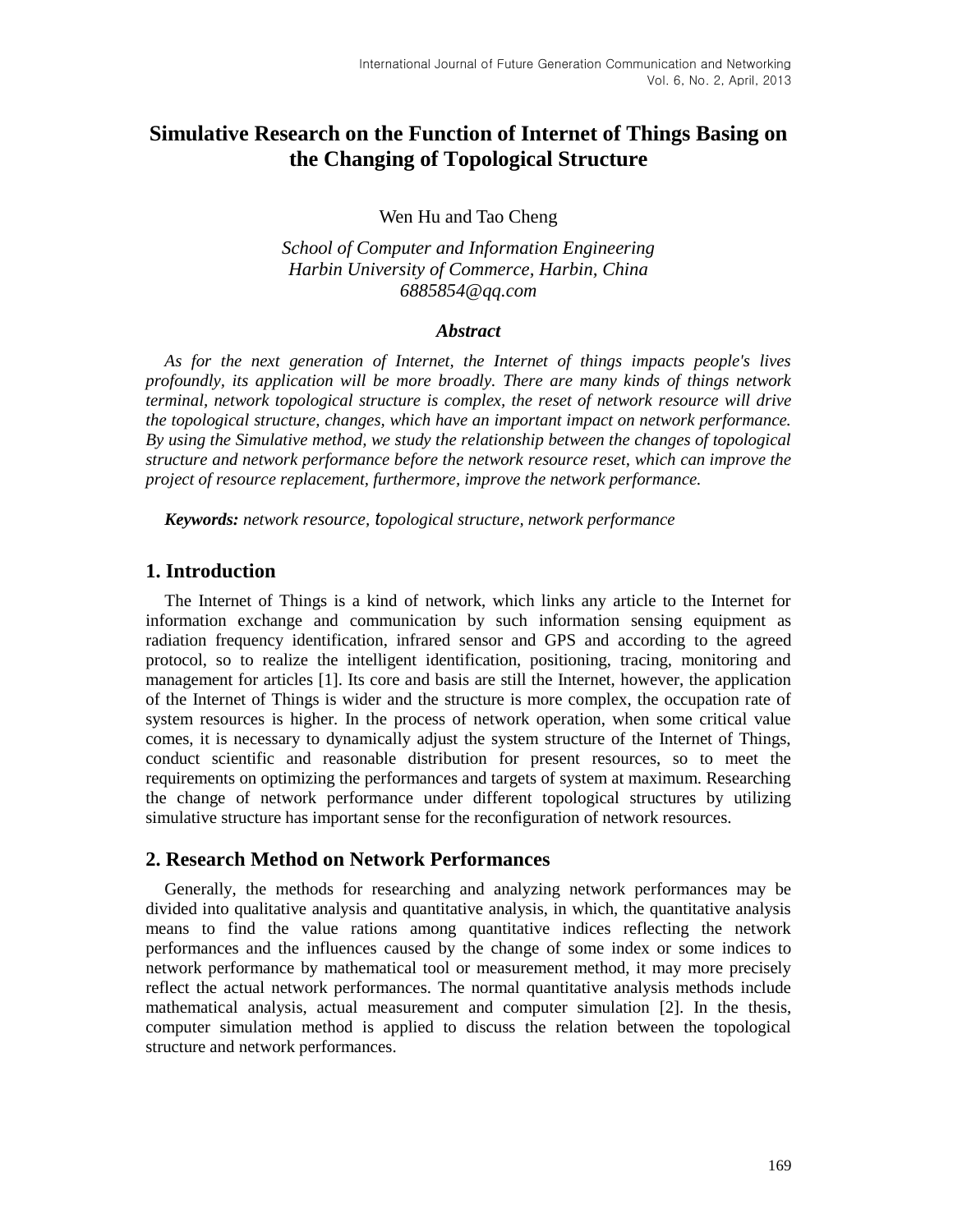## **3. Brief Introduction on the Simulative Software NS-2**

The network simulation software NS-2[3] with open source code is the widest network performance simulation tool in the world, its process and result may be exhibited by visualized graph tool, thus a designer may make accurate forecast for the performances of his/her designed network. It is constituted by OTcl language, network module, scheduling module and network simulation. It applies in-layer software model, the core applies highefficiency compiled  $C_{++}$  language, while the shell applies OTcl Script language [4]; the core completes the data processing task and the shell completes the configuration and control task.

## **4. Performance Parameters of Network**

The performance parameters of network are the technical indices balancing network performances [5]. There are many parameters that describe network performances, in the thesis, the following three parameters will be selected for research [6].

Transmission delay of IP package: The parameter is defined for successful transmission

result of IP package and wrong transmission result of IP package, its value is  $T_{\text{start}} = T_{\text{end}}$ , in which,  $T_{\text{start}}$  is the start time of package transmission and  $T_{\text{end}}$  is the time when the package reaches the target end.

Network throughput: The throughput means the maximum speed that the equipment may accept in the case that no frame loses.

Network Loss Tolerance: The said Loss Tolerance is the ratio between the lost portion of data package and the total quantity of the transmitted data package. Loss Tolerance= Quantity of ICMP within unit time/quantity of all reports within unit time [7].

## **5. Researching Network Performance by Utilizing Computer Simulation Method**

### **5.1. Topological structure and simulative environment**

According to present application of network structure, it is proposed to apply 2 normal topological structure types for research, they are respectively star type and net type, as shown in Figure 1.



**Figure 1. Scheme on topological structure of network**

Each topological structure contains 6 nodes, the bandwidth of bidirectional chain is 2Mb, the chain delay is 10ms, the size of the data package transmitted by the data source CBR with fixed data package length is 500 and the transmission interval is 0.005.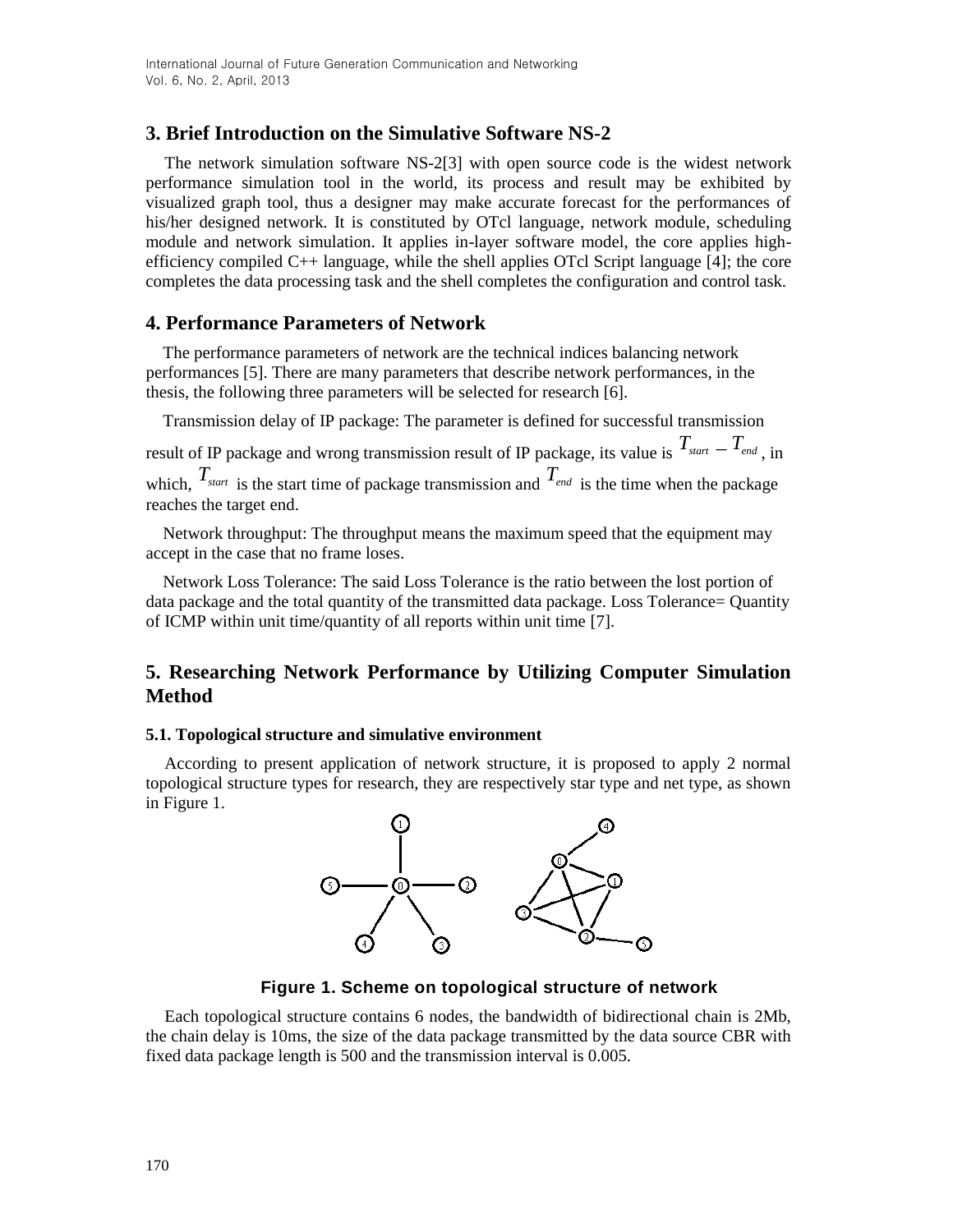#### **5.2. Model of simulation design**

#### **5.2.1. Concept and contents of simulative design model**

The design on the simulation model is the core of simulation test and the implementation basis of work [8]. It means as follows: Before a simulation test is begun, under the simulative environment of simulative tools, by utilizing the means provided by the simulation tools, a simulative design will be carried out for the necessary network structure, node, chain and data source in the test, the design on the simulation model is the key to the success of simulative application [9].

Establishing a simulative design model mainly includes establishing a network simulation model and a flow model.

Establishment of network topology simulation model: For the design on a topology simulation model, it is necessary to preliminarily determine such attributes as the quantity of network nodes, linking manner & chain bandwidth, chain delay, transmission interval and data source of a topological model according to the design scheme on topological model, in addition, it is necessary to establish a dummy network of some topological structure by utilizing simulative tool.

Establishment method on flow model: There are two methods for the determination of a flow model, one is self-established, and the second is to select an existing model. The first method needs to consume much time and strength, the process is quite complex, it requires us to determine a proper probability distribution, estimate the parameters of probability distribution and the accuracy of a model [10], in addition, utilize statistic method or tool to demonstrate and adjust the efficiency of a flow model, the realization is difficult. If we select a necessary flow model in the existing achievements, we will have a lot of options, in addition, it is not necessary for us to spend time and strength on demonstrating its efficiency, we may directly use it.

#### **5.2.2. Simulative scheduling module of system**

In general, the simulation of a simulator starts from establishing a simulator type of case. A simulator type of case expresses a simulative environment, it includes the topological structure of network, setting of data flow, simulation event function, script simulation network environment and simulative functions*, etc.* [11].

A simulative software is an event driving simulator, in which, an event specifies the change of system, the simulative clock enters the next event occurrence moment from an event occurrence moment. In the event scheduling method, events will be scheduled as per the time sequence. An event scheduler selects the time record of the earliest occurrence time from the event list, then the simulative clock will be amended to the occurrence moment of the event; for every type of events, there is a corresponding event subprogram, in which, the change of system state will be processed, so to conduct a statistic calculation needed by a user; after the event has been processed, it will return to the event scheduler.

A simulative network event is a data package, the data package class is the subclass of the event class. In a data package, there are a time mark and a data processing package object pointer. When a data package is sent, the values of these items have been set and submitted to the scheduler for processing. The scheduler will insert it into the total event list, the data packages in the total event list are arrayed as per time sequence. Each data package has a pointer for processing the objects of the data package, the pointer will show who will process the package. Before a scheduler enters a run state, all events have occurred and entered the total event list. The structure of the data package is shown in Figure 2.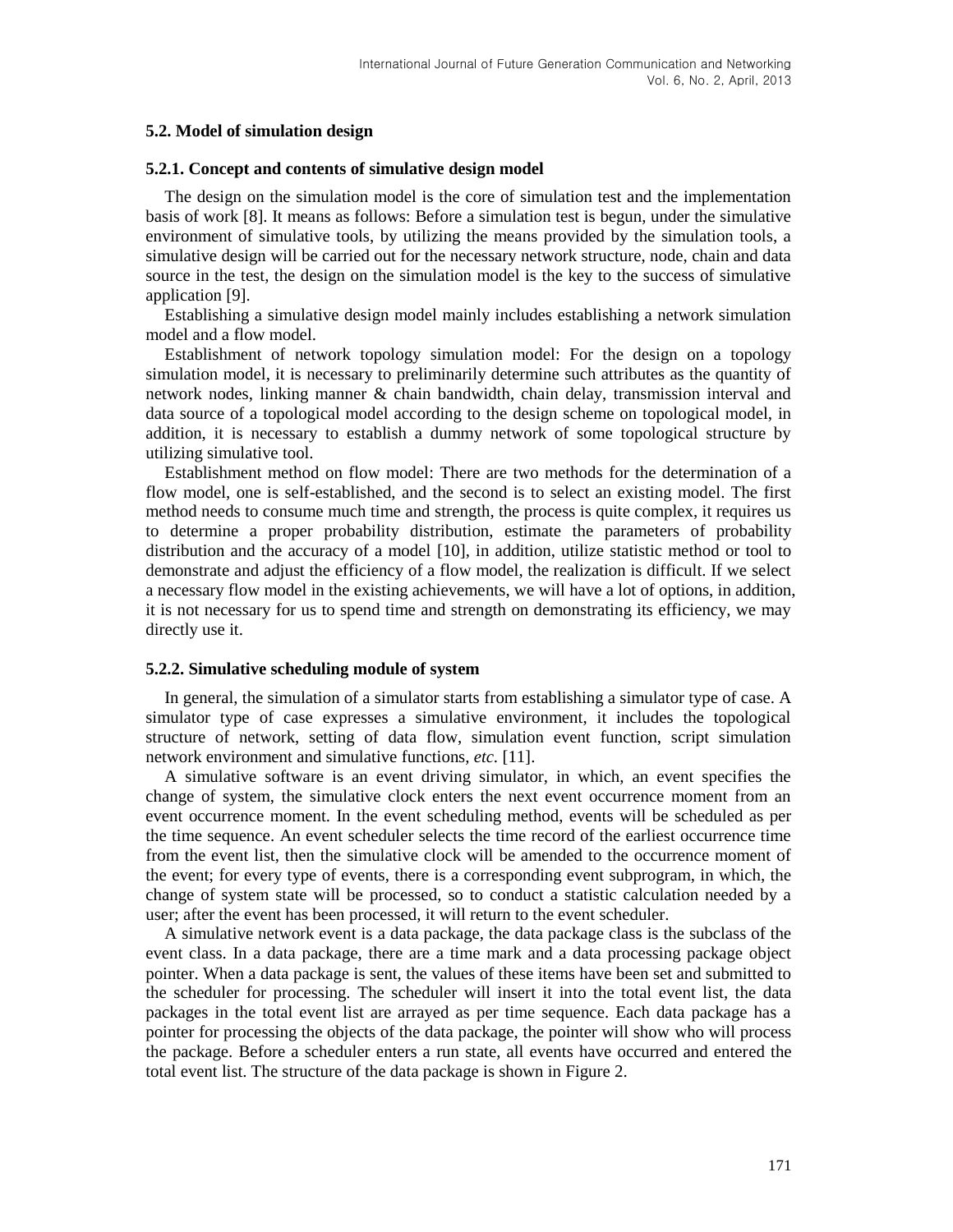

**Figure 2. Structure of Data Package**

After the scheduler enters run state, it will not do any other thing, it only takes out the data package, hands it to the processing object of the package, in addition [12], adjusts clock to the time marked in the data package, then takes the next data package, until the end.

## **5.2.3. Design on a simulative model of system**

In the thesis, the classification model of system simulation applies the object-oriented structure concept [13], the base class TclObject is established by a user under the explanation environment, its purpose is to establish/clear off the assembly object under simulative environment, complete the mapping of OTcl and C++ language; its subclass NsObject is the basis of all network assemblies, its main task is to process data package, classifier and connector, which are all the direct subclasses of NsObject and the father class of all basic network assemblies [14]. Its data flow applies the data source CBR and FTPbusiness flow with the size of fixed data package, as shown in Figure 3:



**Figure 3. Figure on Model Type of Structure of the system**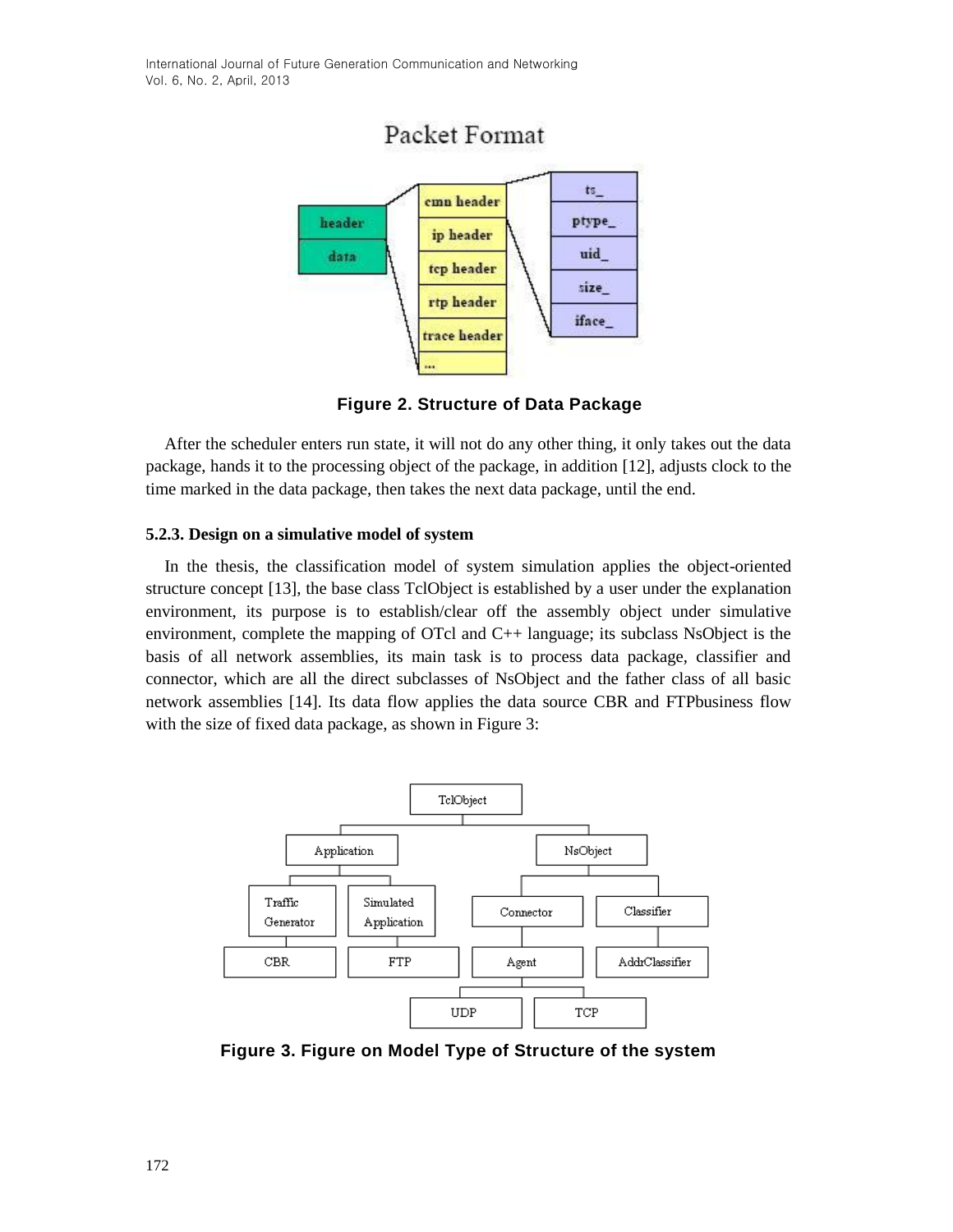### **5.2.4. Part of the source code**:

Part1: Obtain the delay of performance parameters from end-to-end.

```
BEGIN {
   highest_packet_id = 0;
}
{
  \arctan = $1;
  time = $2;node_1 = $3;node_2 = $4;type = $5;
  flow id = $8;
  node_1\_address = $9;node 2 address = $10;seq\_no = $11;packet_id = $12; if ( packet_id > highest_packet_id )
         highest_packet_id = packet_id;
  if (start_time[packet_id] == 0)
          start_time[packet_id] = time;
  if ( flow id = 1 \&\& action != "d" ) {
   if ( action == "r" ) {
      end_time[packet_id] = time;
     }
   } else {
   end_time[packet_id] = -1;
   }
} 
END {
  for (packet_id = 0; packet_id \leq highest\_packet_id; packet_id++) {
    start = start_time[packet_id];
    end = end_time[packet_id]; packet_duration = end - start;
     if ( start < end ) printf("%f %f\n", start, packet_duration);
   }
}
$awk -f 1_delay.awk out.tr > cbr_delay1
Part2: Obtain the number of packet lossed.
BEGIN {
          fsDrops = 0;numFs = 0;{
  \text{action} = $1;time = $2;node_1 = $3;node_2 = $4;src = $5;
```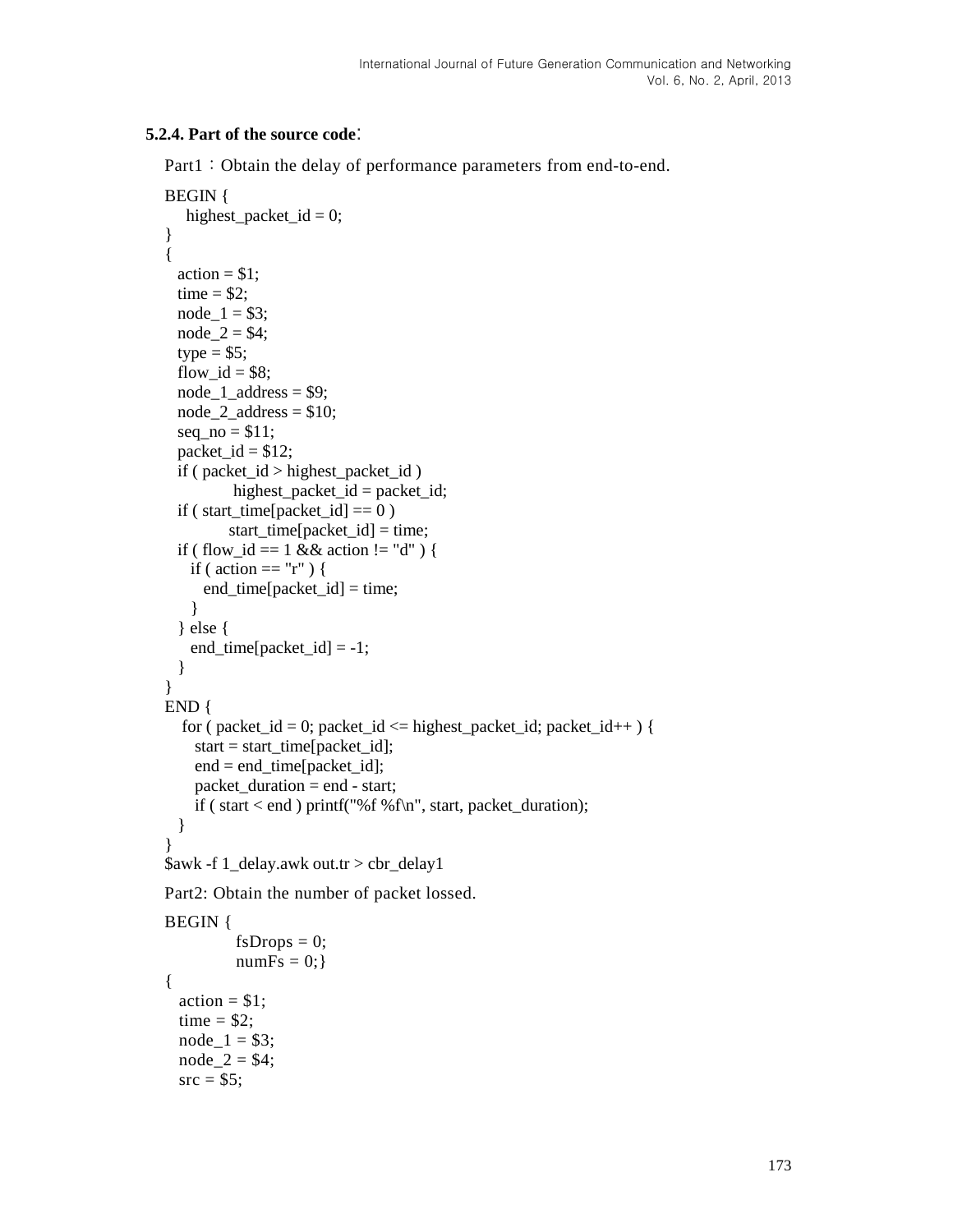International Journal of Future Generation Communication and Networking Vol. 6, No. 2, April, 2013

```
flow id = $8;node_1_{address} = $9;node_2_address = $10;seq\_no = $11;packet_id = $12;if (node_1==2 && node_2==0 && action == "+")
  numFs++;
 if (flow_id==1 && action == 'd')
  fsDrops++;
}
END {
printf("number of packets sent:%d lost:%d\n", numFs, fsDrops);
}
The methods:$awk –f 1_loss.awk out.tr
The end:number of packets sent: 978 lost:41
Part 3: Obtain the equally of throughput capacity
BEGIN {
init=0;
    i=0;
{
    \arctan = $1;
    time = $2;node_1 = $3;node_2 = $4;src = $5;pktsize = $6;flow id = $8;node_1_{address} = $9;node_2_address = $10;seq\_no = $11;packet id = $12;
    if(action=="r" && node_1==0 && node_2==5 && flow_id==1) {
     pkt_byte_sum[i+1]=pkt_byte_sum[i]+ pktsize;
    if(init==0) {
    start_time = time;init = 1;}
    end_time[i] = time;i = i+1; }
```
\$awk -f 1\_throughput.awk out.tr > cbr\_throughput1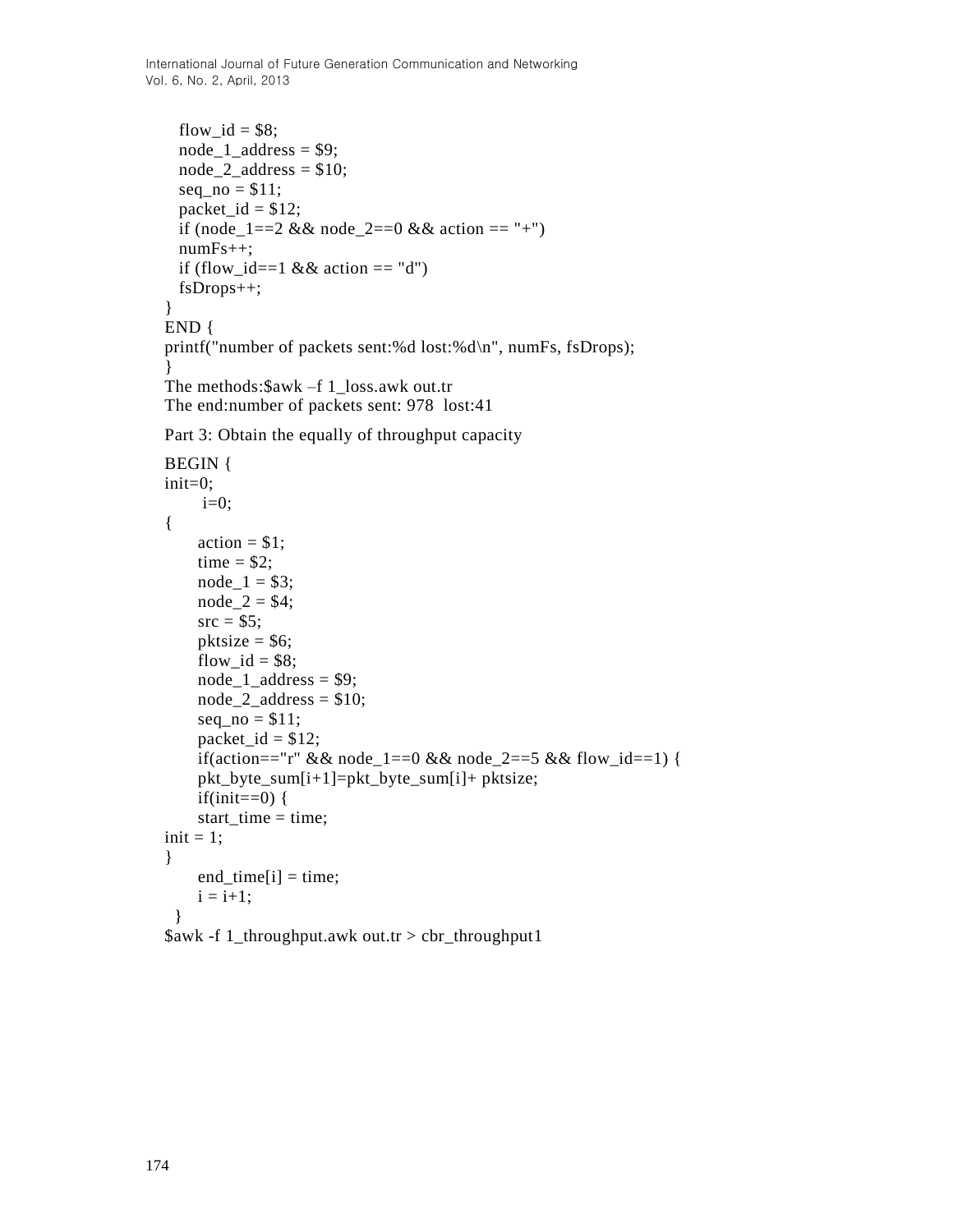## **5.3. Simulative visualization and result analysis**

### **5.3.1. Simulative visualization**

When we start cbr and ftp data source and send constant data flow to some node, the simulative visualization is shown as Figure 4:



**Figure 4. (a)Star-type topology (b) Net-type topology**

### **5.3.2. Comparative analysis on simulative result**

Transmission delay is shown as Figure 5:



**Figure 5. (a) Delay of Star-Type Topological Structure (b) Delay of Net-Type Topological Structure**

According to the figure, following the sending of cbr data flow, the delay between nodes starts to increase quickly, the delay realizes the maximum value at the instantaneous moment when ftp flow participates, subsequently, the delay fluctuates following the sending and receiving of ftp flow. The delay interval of the star-type topology is [29,270] and the delay interval of the net-type topology is [44,490]. The delay curve of star-type topology is steep and the delay curve of net-type topology is relatively gentle, therefore, in a topological structure with small quantity of nodes, the delay of star-type topology is small, while the delay of net-type topology is large due to its relative complexity, however, its reliability is excellent.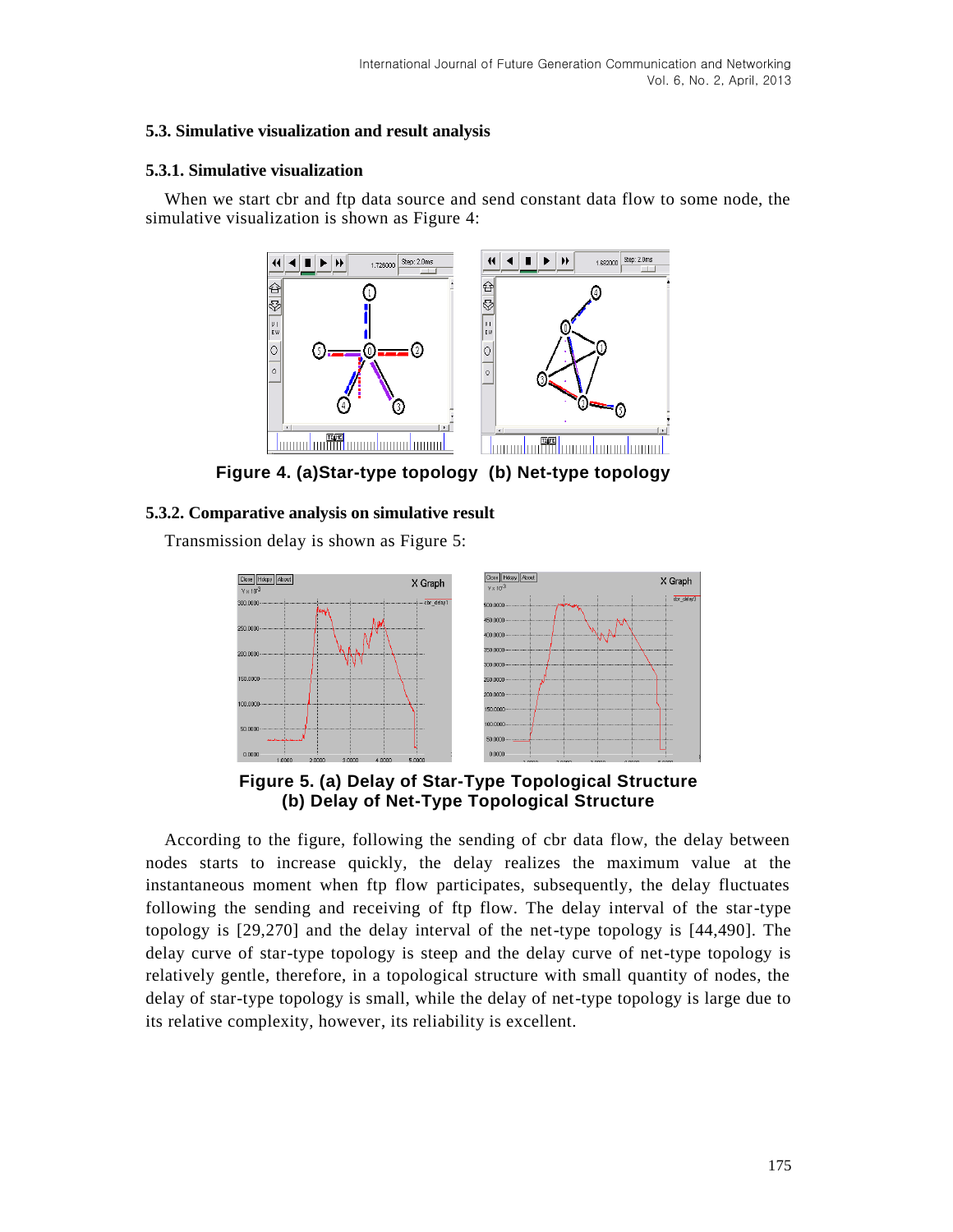

Network throughput is shown as Figure 6:

**Figure 6. (a) Throughput of star-type topological structure (b)Throughput of net-type topological structure**

According to the above figure, the mean throughput of star-type topological structure is above  $640b/s$ , the throughput interval is  $[600, 1000]$  b/s, the mean throughput is large and the throughput change is small; the mean throughput of net-type topological structure changes between [570, 810] b/s and [550, 790] b/s respectively. It may be known that the star-type topological structure is simple, the transmission error is low and the throughput rate is high.

Loss Tolerance:

For the two kinds of topological structure, the chain Loss Tolerance attained by measurement and calculation is shown in Table 1:

|         | Cbr data flow  |                | ftp data flow |              |
|---------|----------------|----------------|---------------|--------------|
|         | Star-type      | Net-type       | Star-type     | Net-type     |
| $0 - 1$ | (0/0)0         | (0/0)0         | (3/1007)0.003 | (0/0)0       |
| $0 - 2$ | (0/0)0         | (54/1599)0.034 | (0/0)0        | (5/987)0.005 |
| $0 - 5$ | (31/1007)0.031 | (0/0)0         | (3/108)0.028  | (0/0)0       |
| $1 - 2$ | (0/0)0         | (0/0)0         | (0/0)0        | (5/117)0.043 |

**Table 1. Loss Tolerance**

## **6. Conclusion**

It may be known by simulative research that the network delay of the star-type topological structure is small, the throughput is large and the Loss Tolerance of each chain is small; the change of network delay time of the net-type topological structure is small, the reliability of this kind of topological structure is high and stable. Due to relatively complex structure, such network performance parameters as the transmission delay and the Loss Tolerance of chain are relatively large, the results are consistent with the network performances of two kinds of topological structure attained by us in the network establishment process, the conclusion may provide powerful referential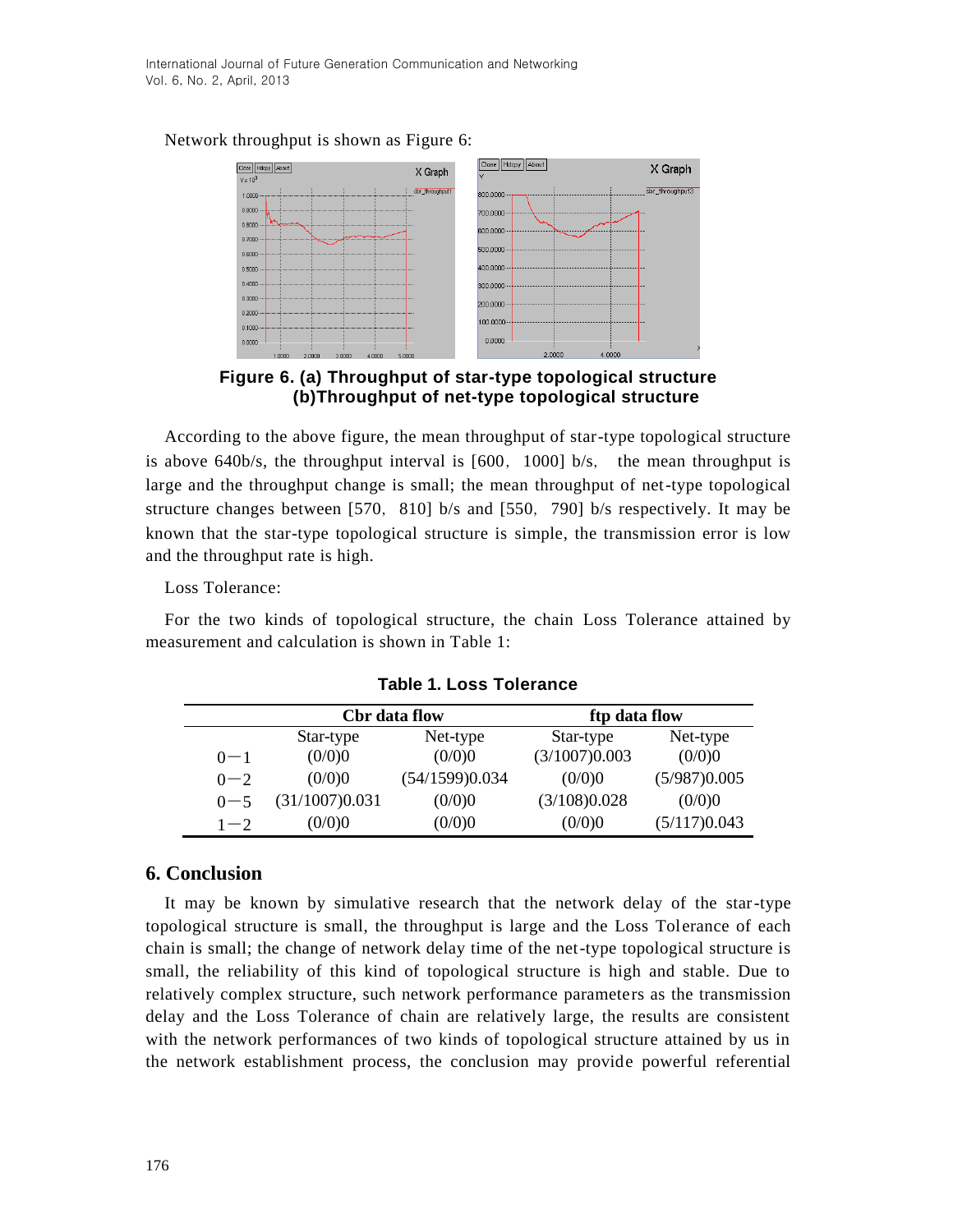basis when we carry out resource reconfiguration for the Internet of Things with different topological structures.

### **References**

- [1] L. Song, L. Fuqiang and M. Lin, "Opportunities and Challenges of the Internet of Things", Computer Safety, **(2012)**, pp. 59-60.
- [2] Y. Yuhua, L. Peining, L. Jiwei and C. Hansheng, "NS-2 Analysis on Simulative Technology", Computer Engineering, vol. 31, no. 15, **(2011)**.
- [3] J. Ye, M. Xiaojun and F. Jun, "Realization and Simulative", Research on the Multi-path Route Selection Mechanism in Simulator, Computer Application, **(2008)**, pp. 64-66.
- [4] X. Leiming, P. Bo and Z. Yao, "NS and network simulation", The People's Post & Telecommunication Press, no. 4, **(2008)**.
- [5] D. Wei and W. Xinggang, "Application of network simulation in the assessment on network performance indices", Computer Engineering and Application, no. 18, **(2009)**.
- [6] L. Jun, X. Changbiao and L. Keping, "Ns-based network simulation discussion", Computer Application Research, no. 3, **(2002)**, pp. 54-57.
- [7] H. Gao, Y. Guo, J. Cui, H. Hao and H. Shi, "A Communication Protocol of RFID Systems in Internet of Things", IJSIA, **(2012)**, pp. 91-102.
- [8] H. Xu, C. Wang, W. Liu and H. Chen, "NETCONF-based Integrated Management for Internet of Things using RESTful Web Services", IJFGCN, vol. 5, no.3, **(2012)**, pp. 73-82.
- [9] O. Salami, N. Bagula and H. A. Chan, "Evaluation of Interference in Inter-working Multi-hop Wireless Networks", IJSIA, vol. 4, no.4, **(2010)**, pp. 17-32.
- [10] K. Chen, Y. Zhou and J. He, "A Localization Scheme for Underwater Wireless Sensor Networks", IJAST, **(2009),** pp. 9-16.
- [11] K. Sharma, M. K. Ghose, D. Kumar, R. P. K. Singh and V. K. Pandey, "A Comparative Study of Various Security Approaches Used in Wireless Sensor Networks", IJAST, **(2010)**, pp. 31-44.
- [12] T. Janevski and I. Petrov, "Cross-layer Analysis of Transport Control Protocols over IEEE 802.11 Wireless Networks", IJAST, **(2011)**, pp. 1-18.
- [13] M. S. Islam and S. A. Rahman, "Anomaly Intrusion Detection System in Wireless Sensor Networks: Security Threats and Existing Approaches", IJAST, **(2011),** pp. 1-8.
- [14] S. Lee, H. A. Latchman and B. J. Park, "Efficient Handover Scheme of Proxy Mobile IPv6 in Wireless Local Area Networks", IJMUE, **(2010),** pp. 1-18.

### **Authors**



**Wen Hu**, master instructor, president of School of the Computer and Information Engineering, Harbin University of Commerce, backup leader of "Electronic Commerce" provincial key discipline echelon and academic leader of secondary doctoral discipline "electronic commerce and information service" in first-class doctoral discipline "business administration". His main research fields include computer network and communication, electronic commerce, embedded technology.



**Tao Cheng**, Doctor, Lecturer, teacher of School of the Computer and Information Engineering, Harbin University of Commerce. His main research field is computer network.